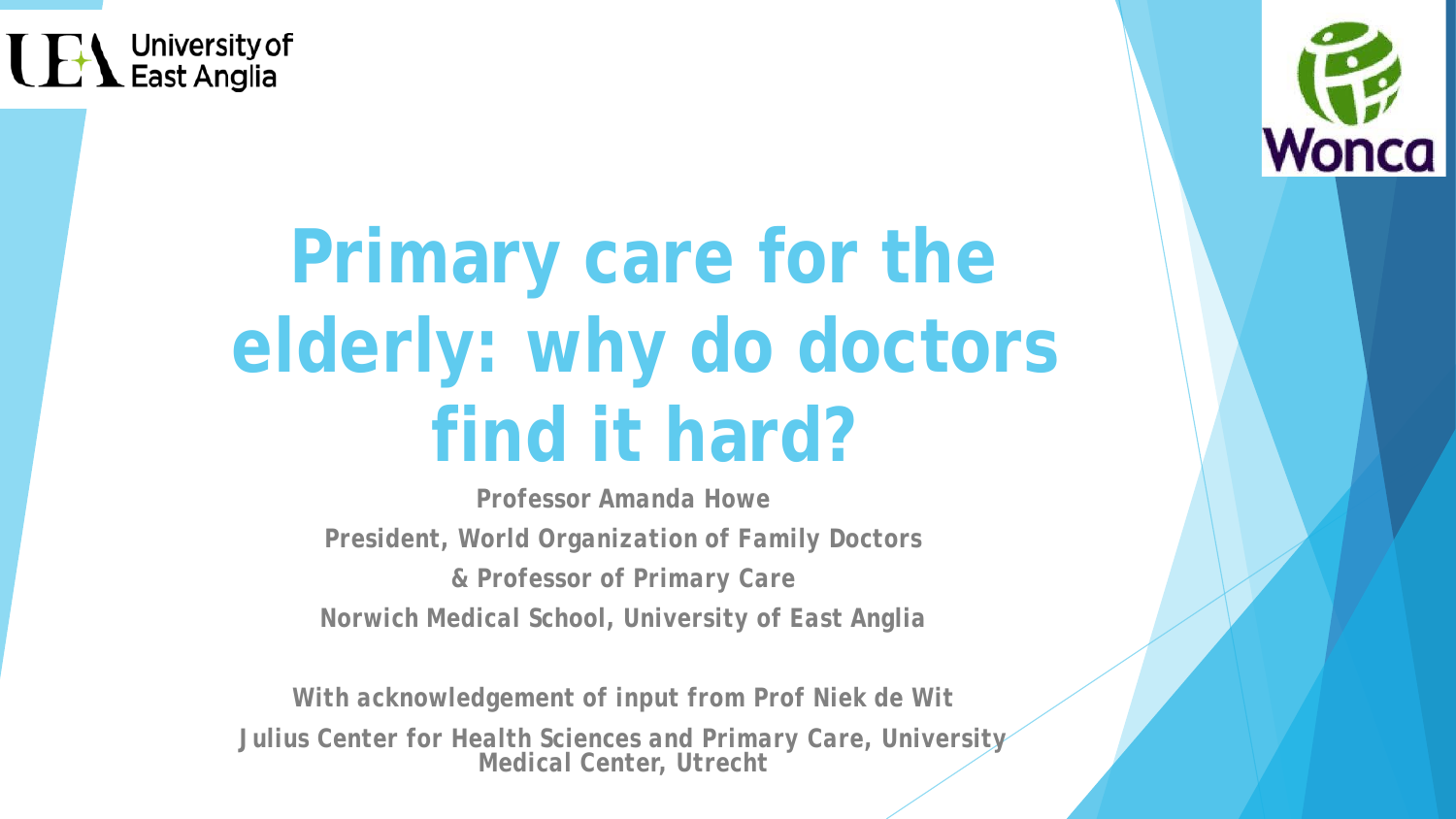# **Two stories, two systems**



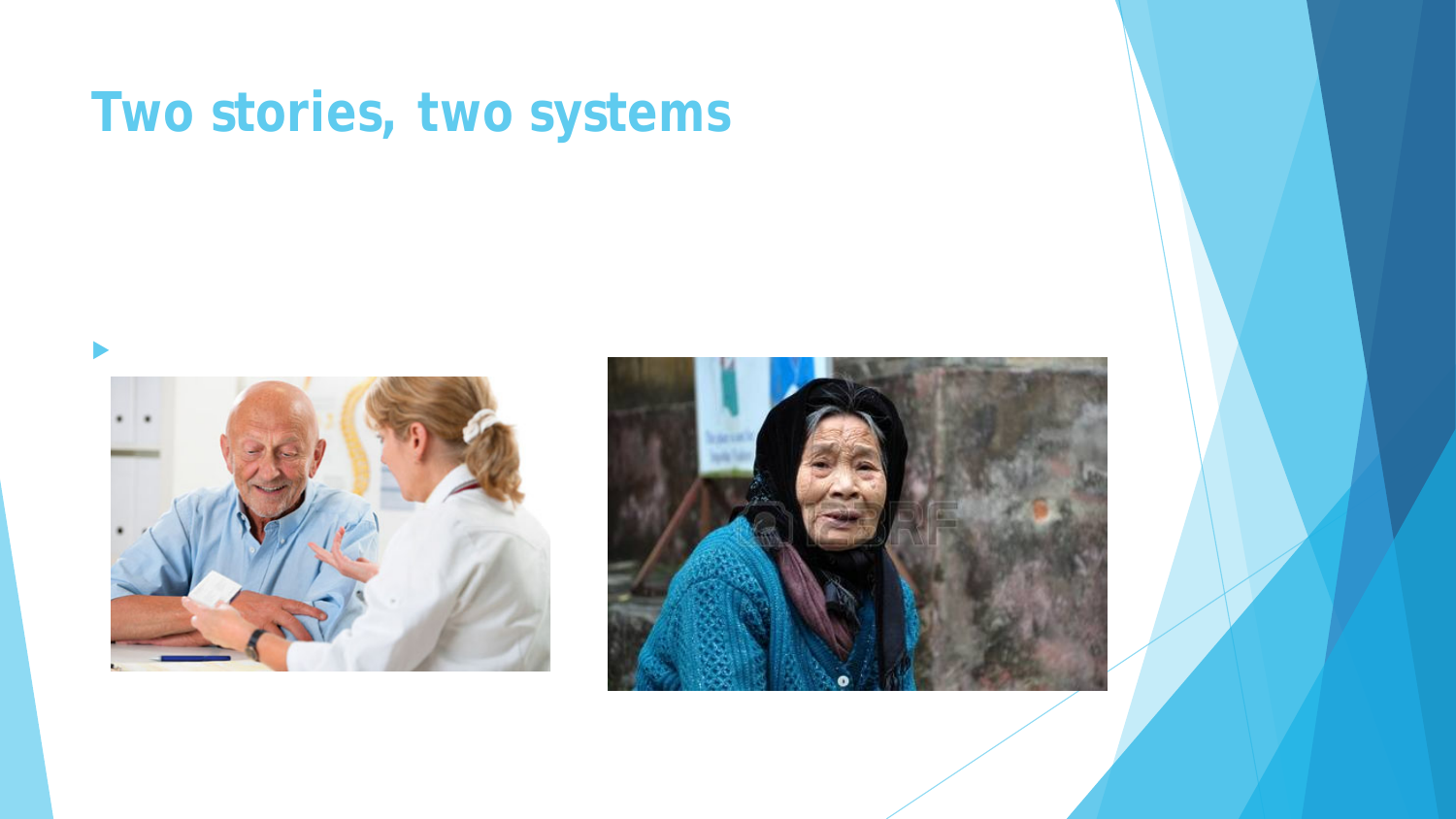### The demography of ageing



Data source: United Nations (2015). World Population Prospects: The 2015 Revision.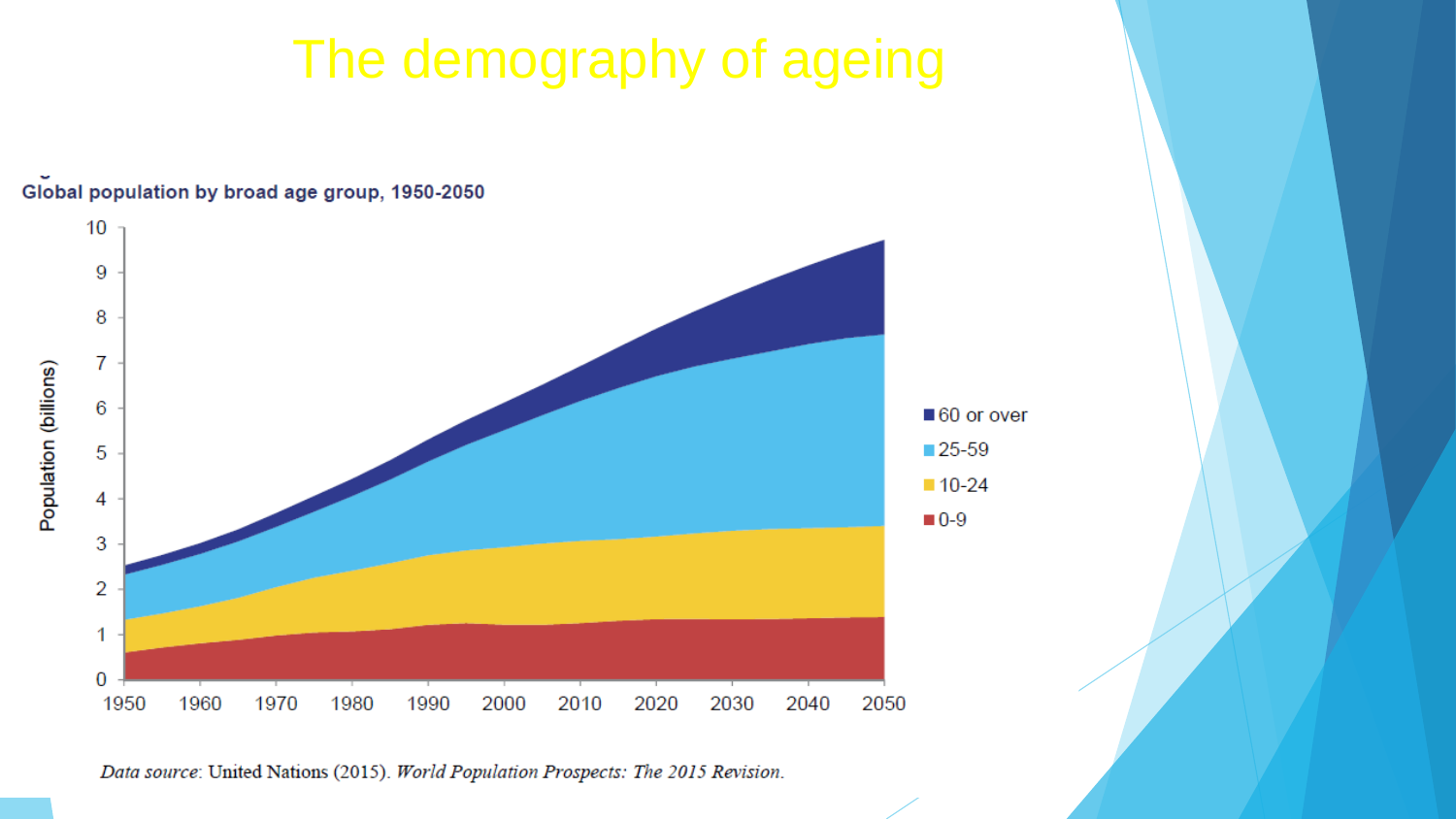#### **Functional Capacity over the Life** Course



Source: Active Ageing : A Policy Framework, WHO, 2002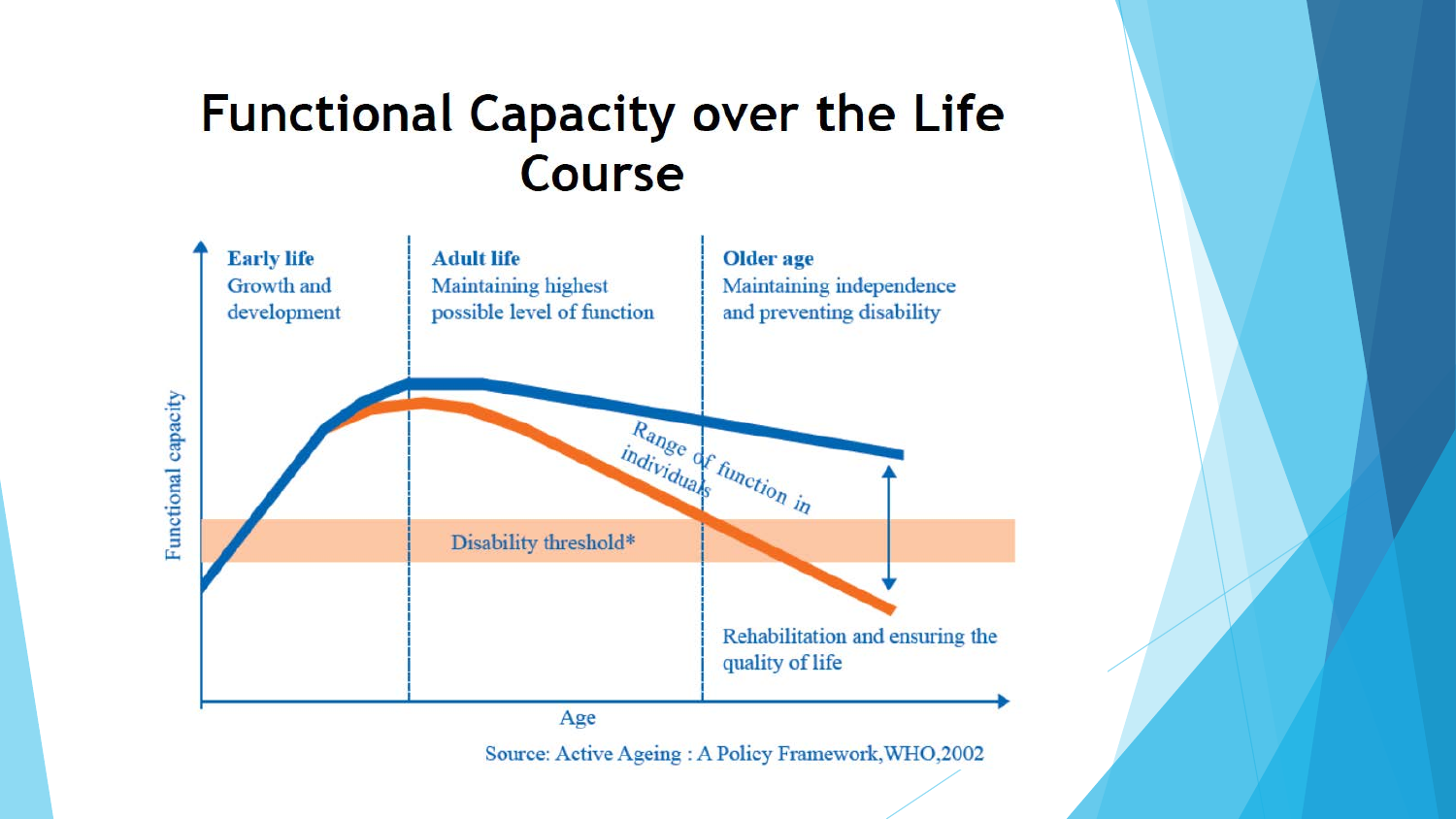#### Impact of societal inequity on ageing; *UK*



http://www.who.int/ageing/publications/world-report-2015/en/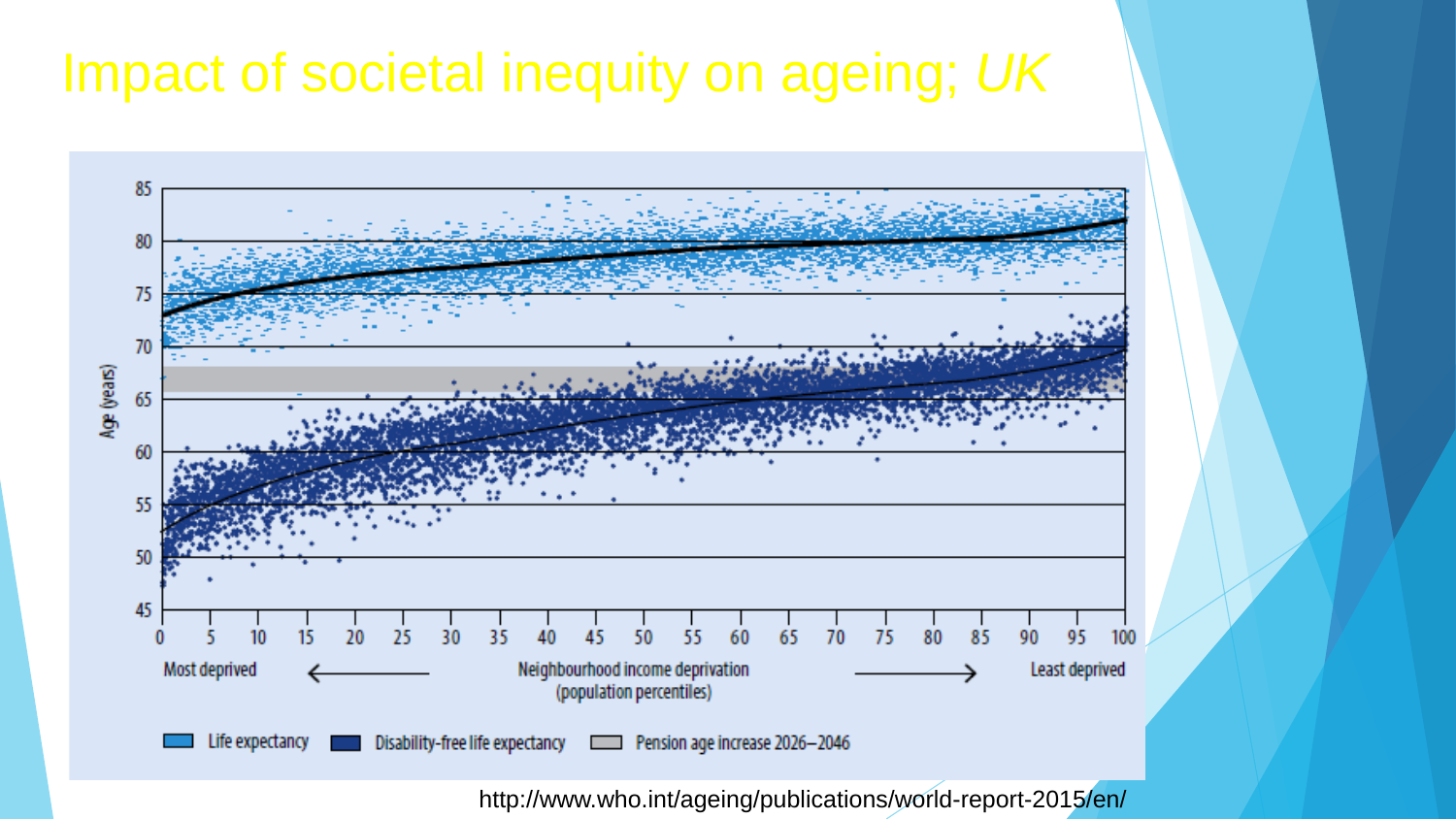# **Factors affecting elder care**

- **Patient related**
- **Doctor related**
- **System related**
	- **Scope of care package**
	- **Mode of payment**
	- **Accessibility**
	- **Continuity over time**
	- **Integration round needs**
- **Individual**
- **Clinical setting**
- **Societal context**
	- **Availability of family and community support**
	- **Formal support for care of elders**
	- **'Age friendly' conditions (roads, transport, venues)**

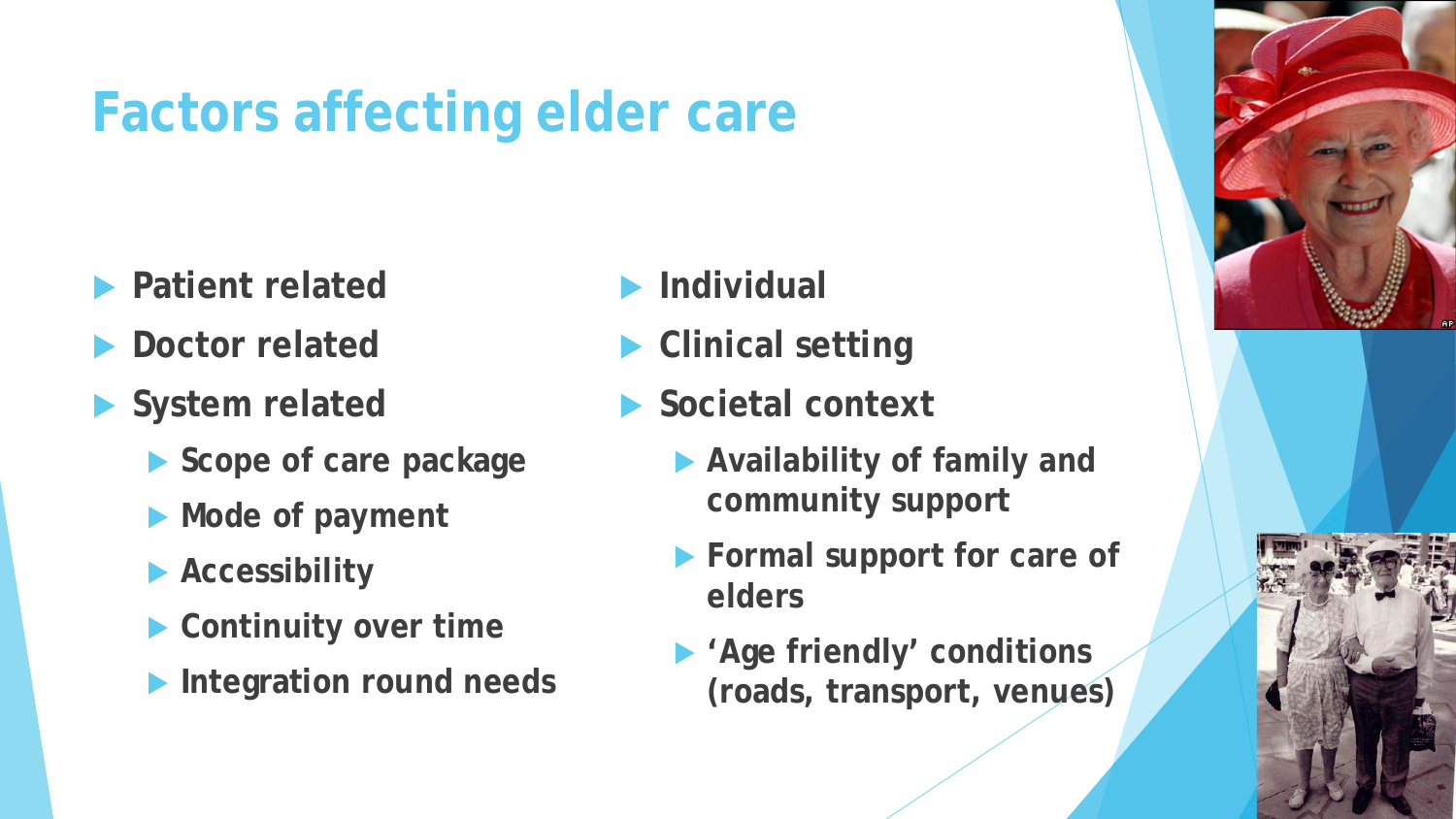### Medical complexity and ageing



- **Multiple care providers in primary and secondary care settings – family doctor, nurses, physiotherapy, pharmacist**
- **Different hospital specialities**
- **Multiple medications – polypharmacy**
- **Risk of 'too much medicine'?**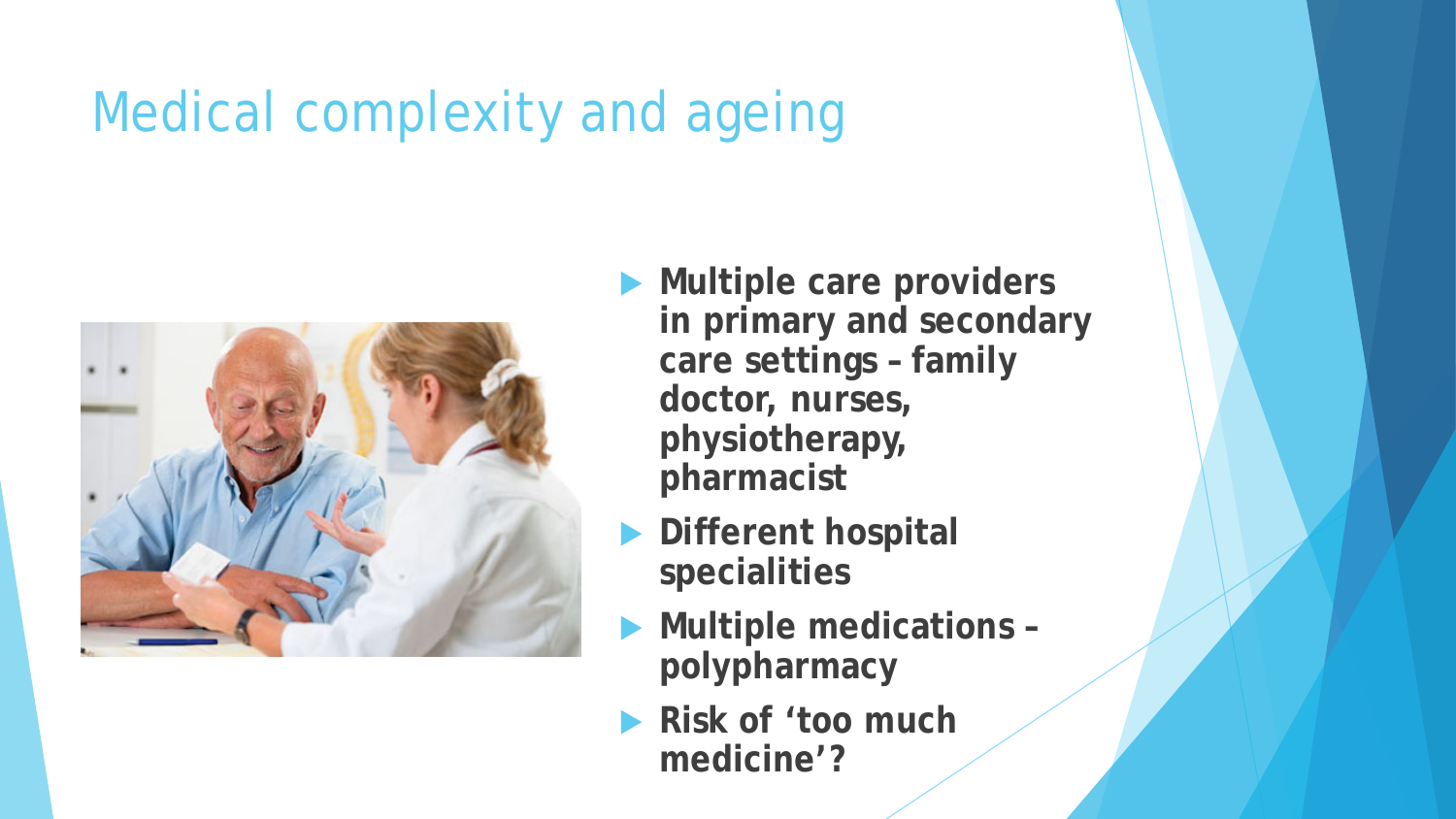#### Barriers – travel time, financial costs, services available, attitudes and expectations

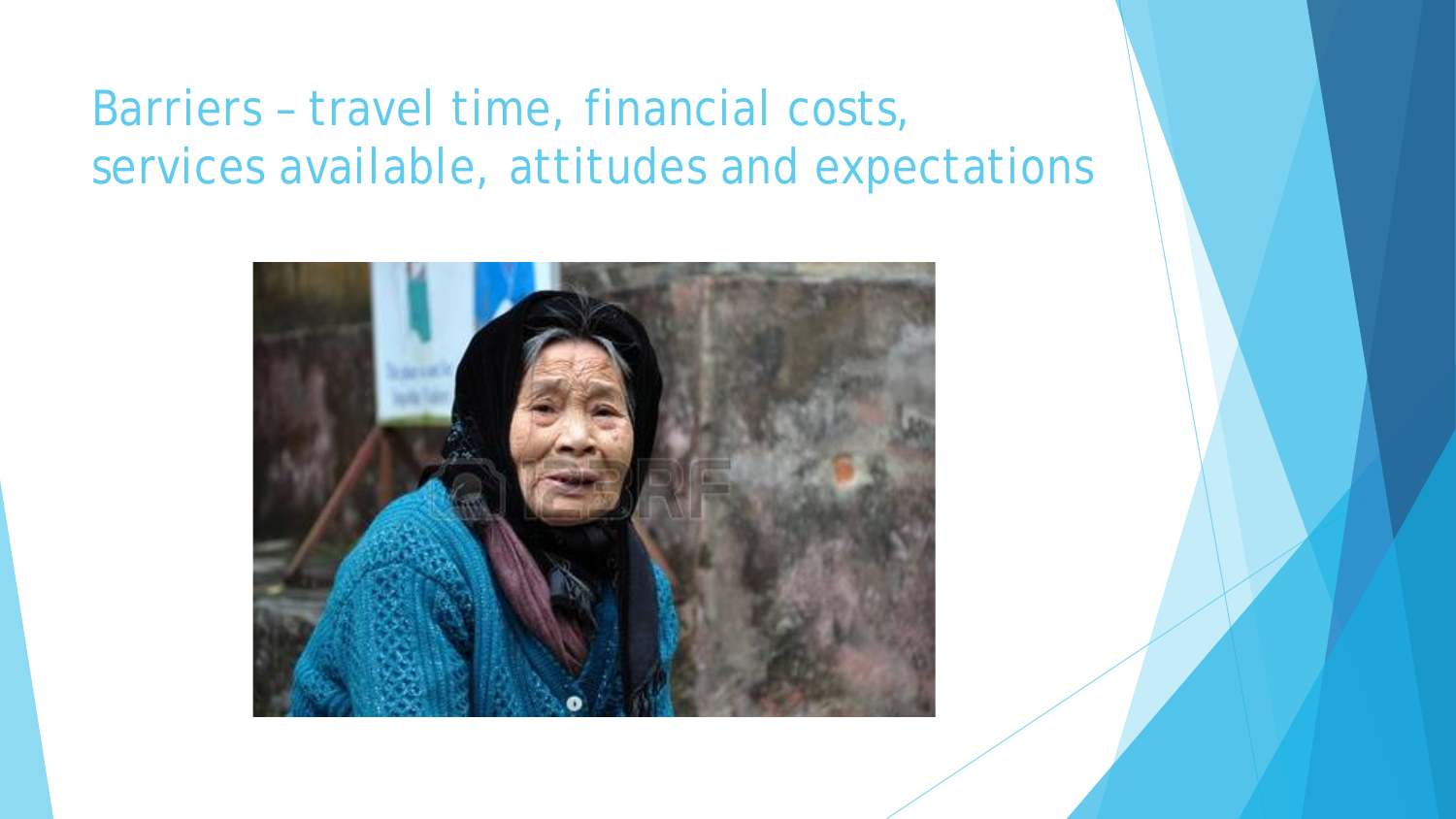#### Factors affecting doctor experiences

**Objective / external factors**

- **Training and experience**
- **Time available**
- **Team skills and support**
- **Diagnostics**
- **Patient cooperation and ability to attend for care**
- **Added complexity – communication, cognition, frailty, other…**

**Subjective / internal**

- **ATTITUDES – to older people and their needs**
	- **Burnout**
- **Ageism and stigma**
- **Fear of ageing and death**
	- *Importance of insight, professionalism, and compassion*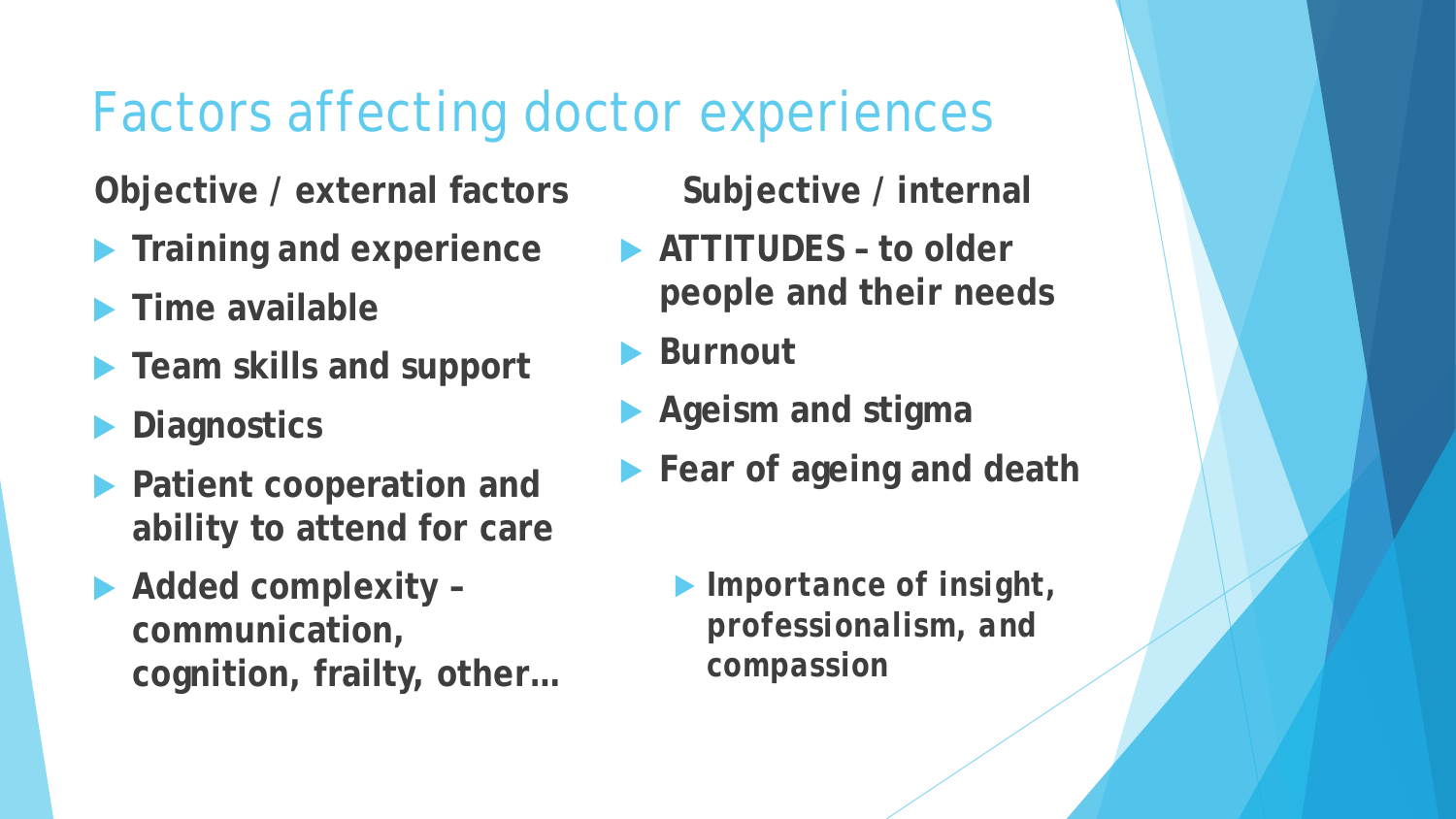### **Focus on frail older people**



- **Multimorbidity** in several domains
- Loss of functional capacity
- Poor quality of life
- High mortality risk
- **High professional** and caregiver burden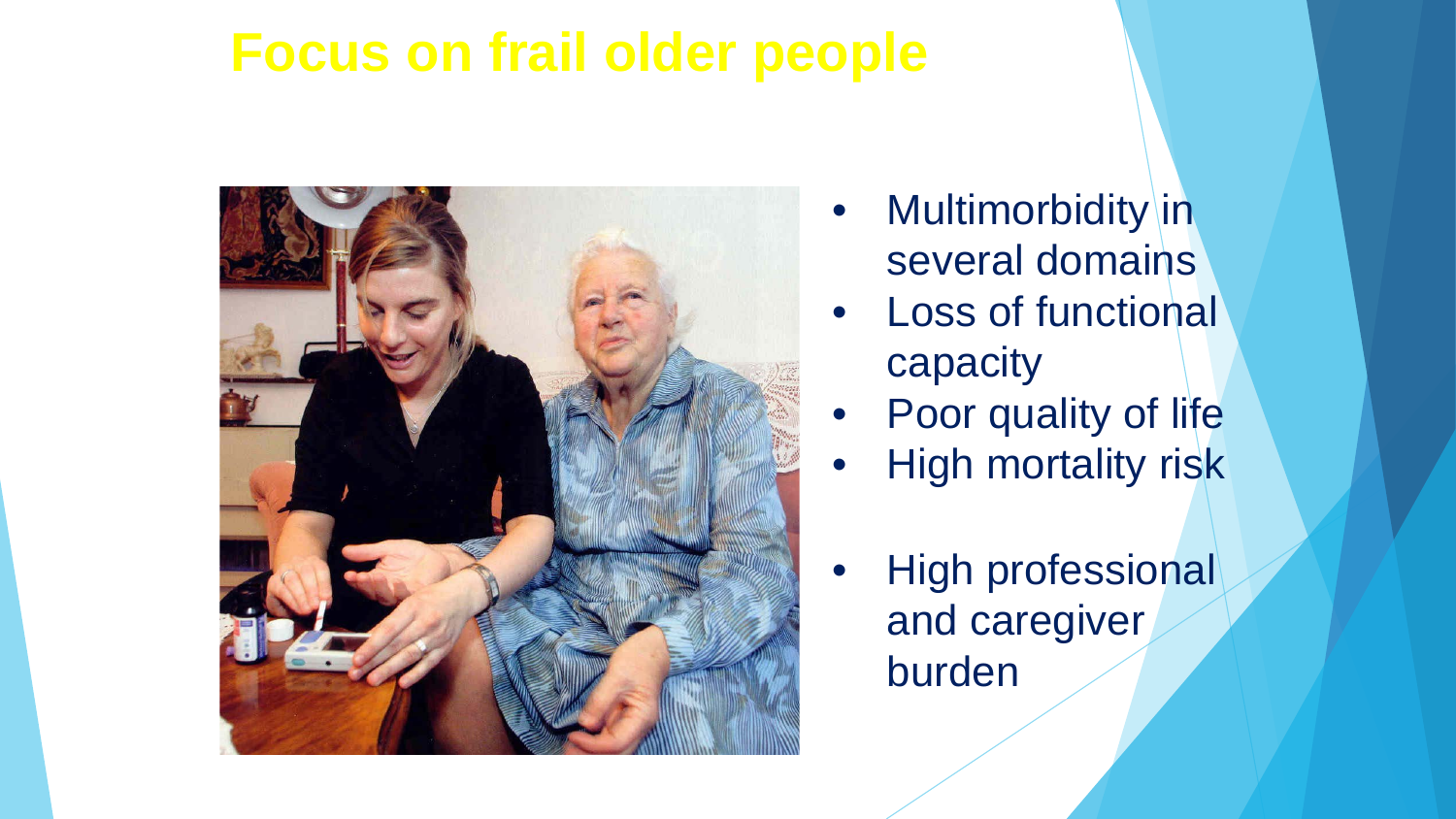#### **Proactive elderly care in primary care**

#### **1.Frailty Assessment**

- through GP's assesment
- sometimes - by ICT selection in routine care data
- based on key indicators of frailty

#### **2.Comprehensive Geriatric Assessment**

- at home, f.i. by nursing staff
- **3. Tailor-made care plan:** care coordination, monitoring follow-up



QUESTIONNAIRE

Rarely

often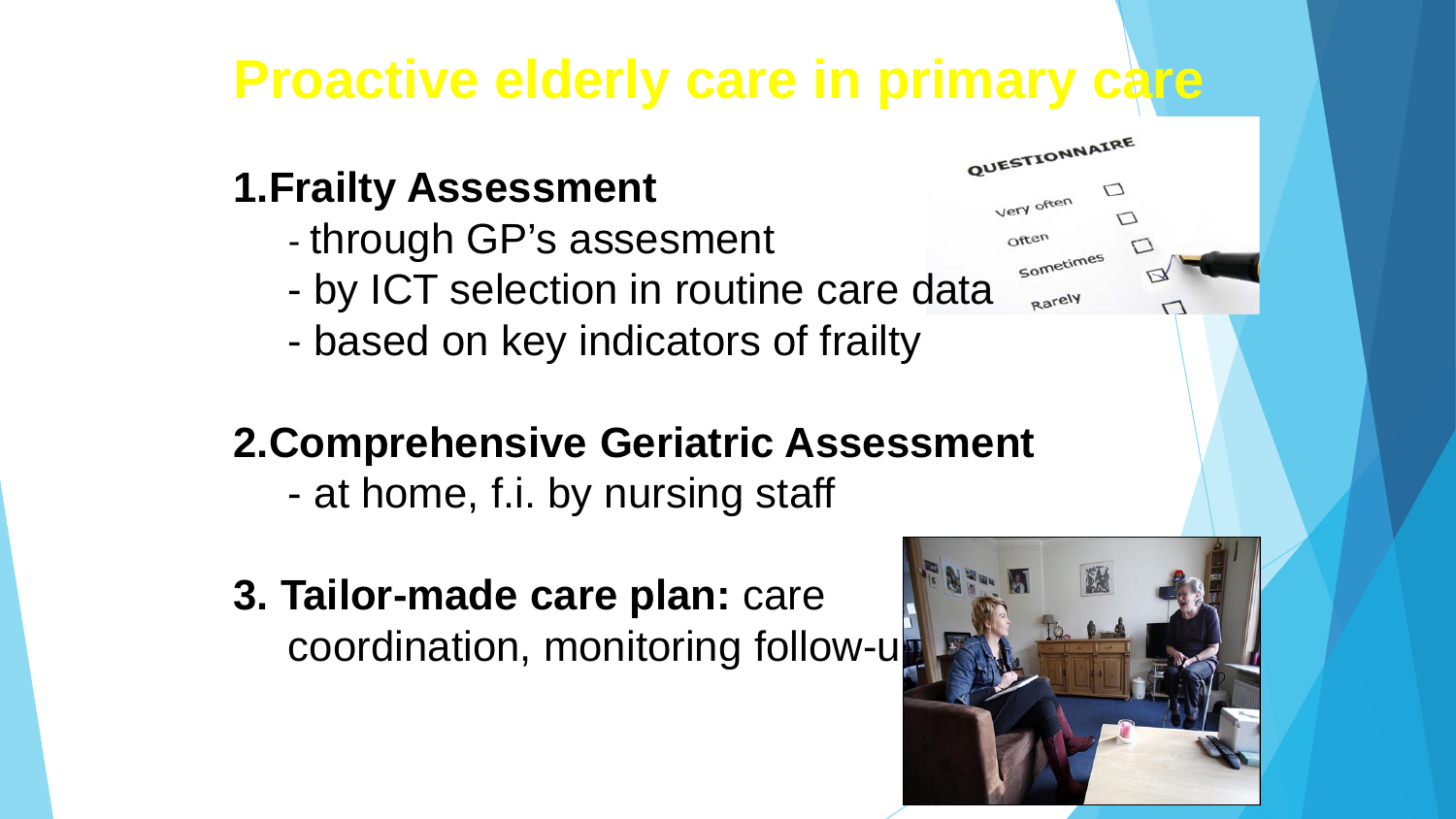#### > WHAT IS NEEDED FOR HEALTHY AGEING

A change in the way we think about ageing and older people

Creation of age-friendly environments

**Alignment of health systems** to the needs of older people

**Development of systems** for long-term care

Healthy Ageing. being able to do the things we value for a long as possible #yearsahead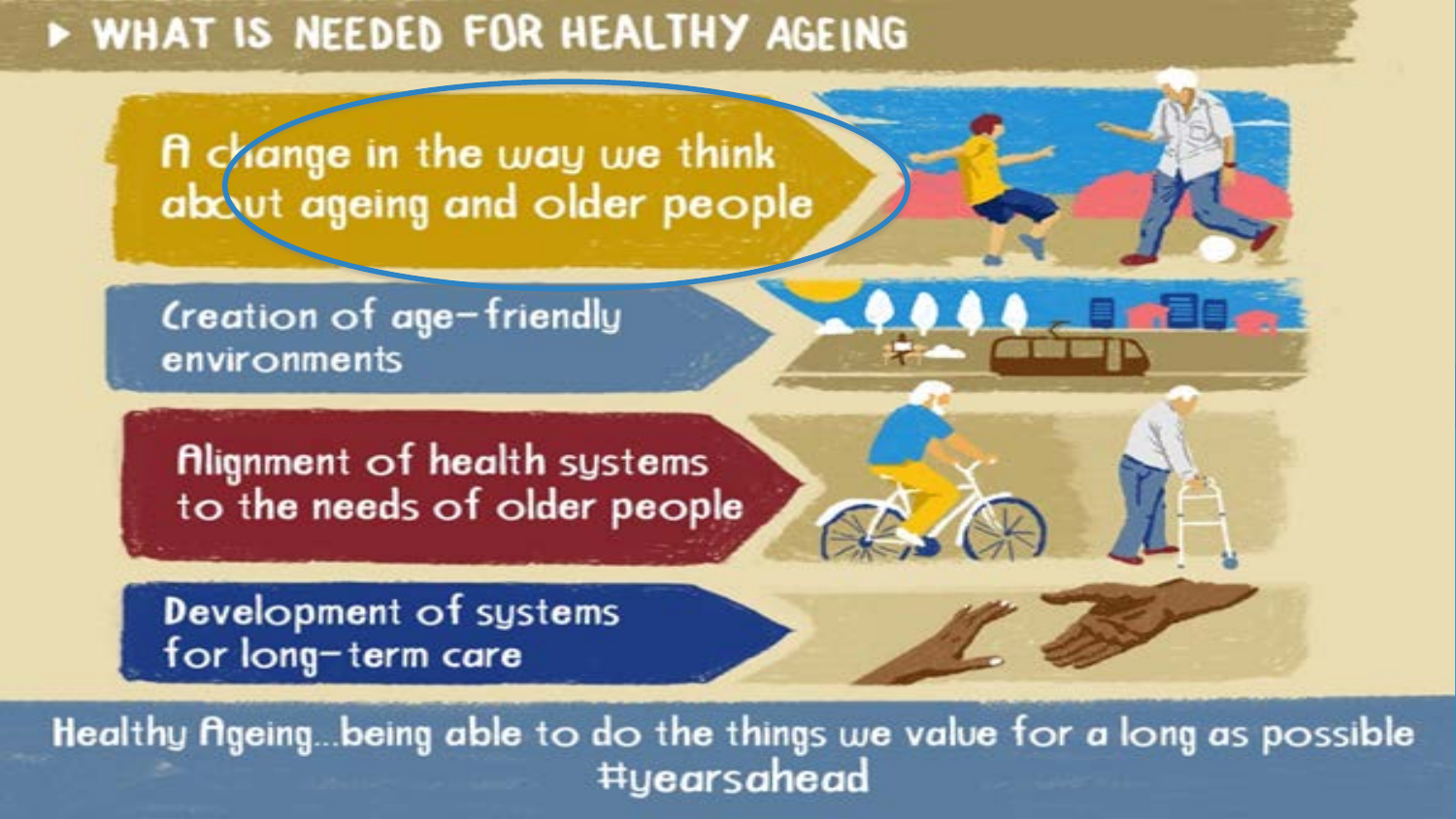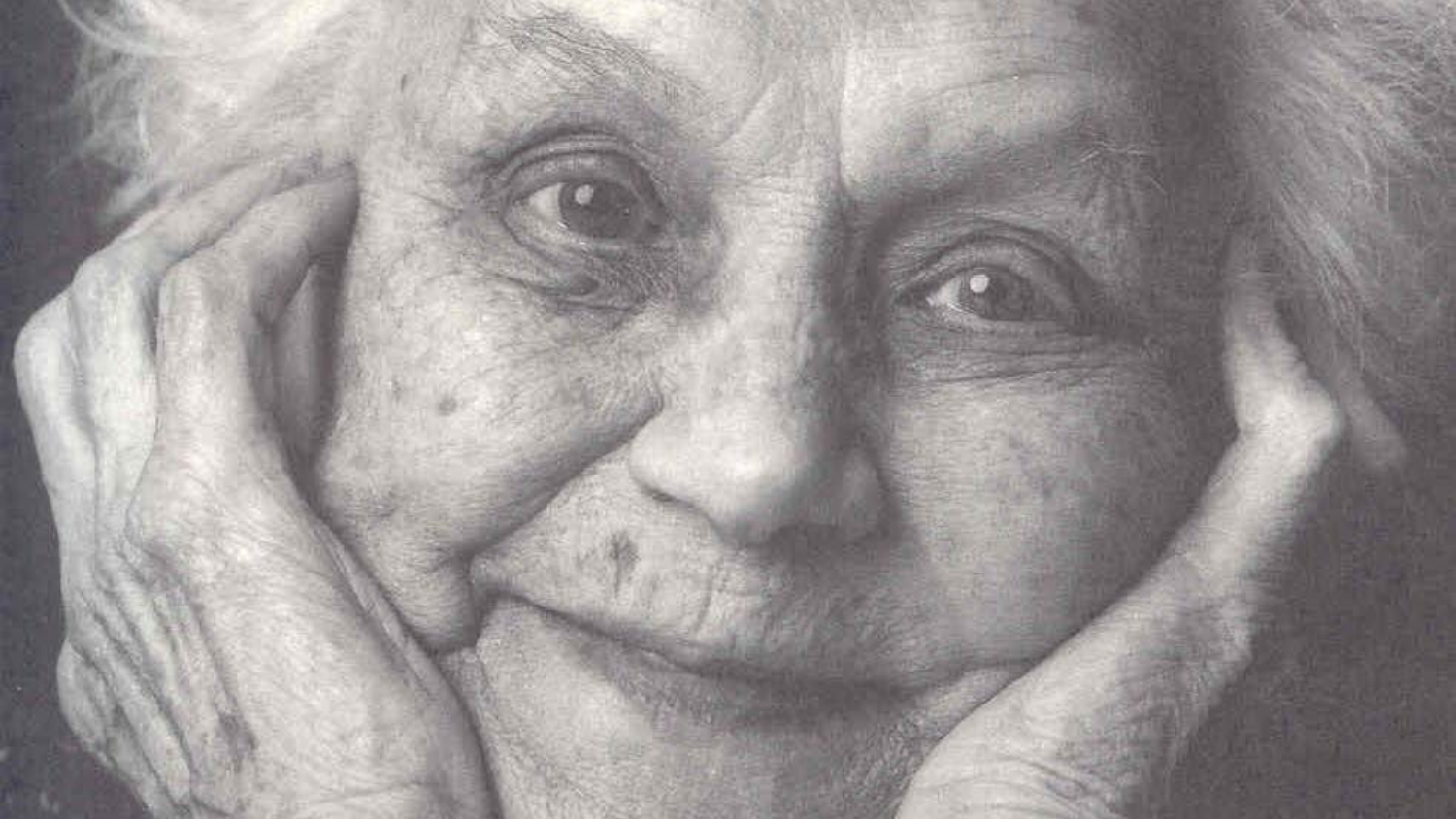# **Actions to support healthy ageing**

| <b>Period</b>                  | <b>High and stable capacity</b>                                                                                                                                                                                                             | <b>Declining capacity</b>                                                                                                                                                                                              | <b>Significant loss of capacity</b>                                                                                                                                                                         |
|--------------------------------|---------------------------------------------------------------------------------------------------------------------------------------------------------------------------------------------------------------------------------------------|------------------------------------------------------------------------------------------------------------------------------------------------------------------------------------------------------------------------|-------------------------------------------------------------------------------------------------------------------------------------------------------------------------------------------------------------|
| <b>Risks and</b><br>challenges | Risk behaviours, emerging NCDs                                                                                                                                                                                                              | Falling mobility, sarcopaenia, frailty,<br>cognitive impairment or dementia,<br>sensory impairments                                                                                                                    | Difficulty performing basic tasks, pain and<br>suffering caused by advanced chronic conditions                                                                                                              |
| Goals                          |                                                                                                                                                                                                                                             | <b>Build and maintain capacity and resilience</b>                                                                                                                                                                      | Reverse, stop or slow the loss of capacity<br><b>Compensate for loss of capacity</b>                                                                                                                        |
| <b>Responses</b>               | Reduce risk factors and encourage healthy<br>behaviours<br>Early detection and management of<br>chronic diseases<br>Build resilience through capacity-<br>enhancing behaviours, strengthening<br>personal skills and building relationships | Implement multicomponent<br>programmes delivered at primary<br>health-care level<br>Treat the underlining causes of<br>declines in capacity<br>Maintain muscle mass and bone density<br>through exercise and nutrition | Interventions to recover and maintain intrinsic<br>capacity<br>Care and support to compensate for losses in<br>capacity and ensure dignity<br>Rapid access to acute care<br>Palliative and end-of-life care |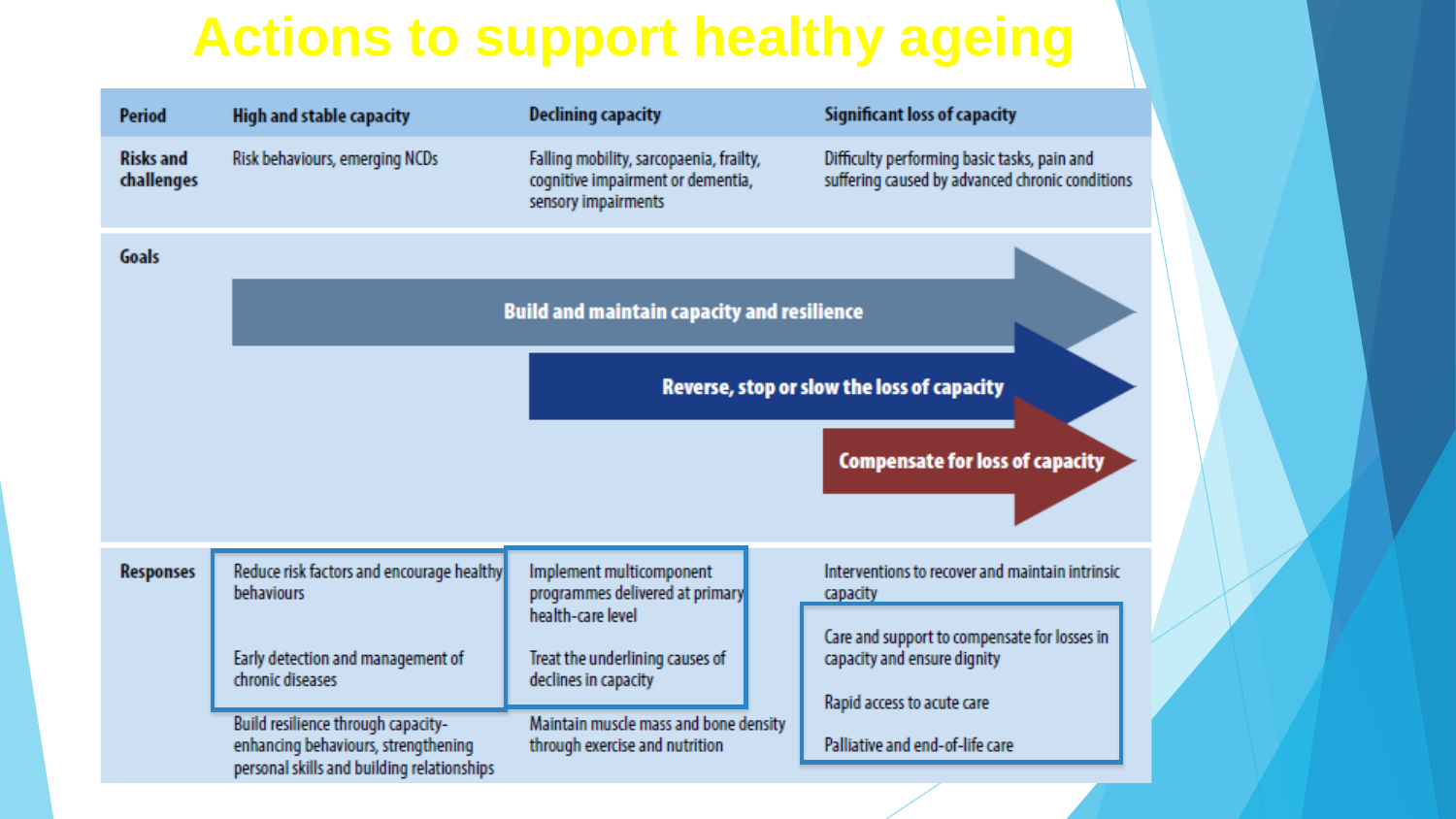#### The aims of the WONCA Special Interest Group (SIG) on Elderly Care

The SIG in elderly care aims to improve elderly care in primary care in all countries by :

- developing new primary care models for the elderly;
- advocating the implementation of undergraduate and postgraduate family physician training in elderly care;
- promoting research in elderly care in family practice;
- integrating care of elderly in primary health care services.

http://www.globalfamilydoctor.com/groups/SpecialInterestGroups/ElderlyCare.aspx Only recently becoming active again but has a host of new interested experts One of the WONCA Keynotes at 2018 conference is the WHO Ageing and Lifecycle lead